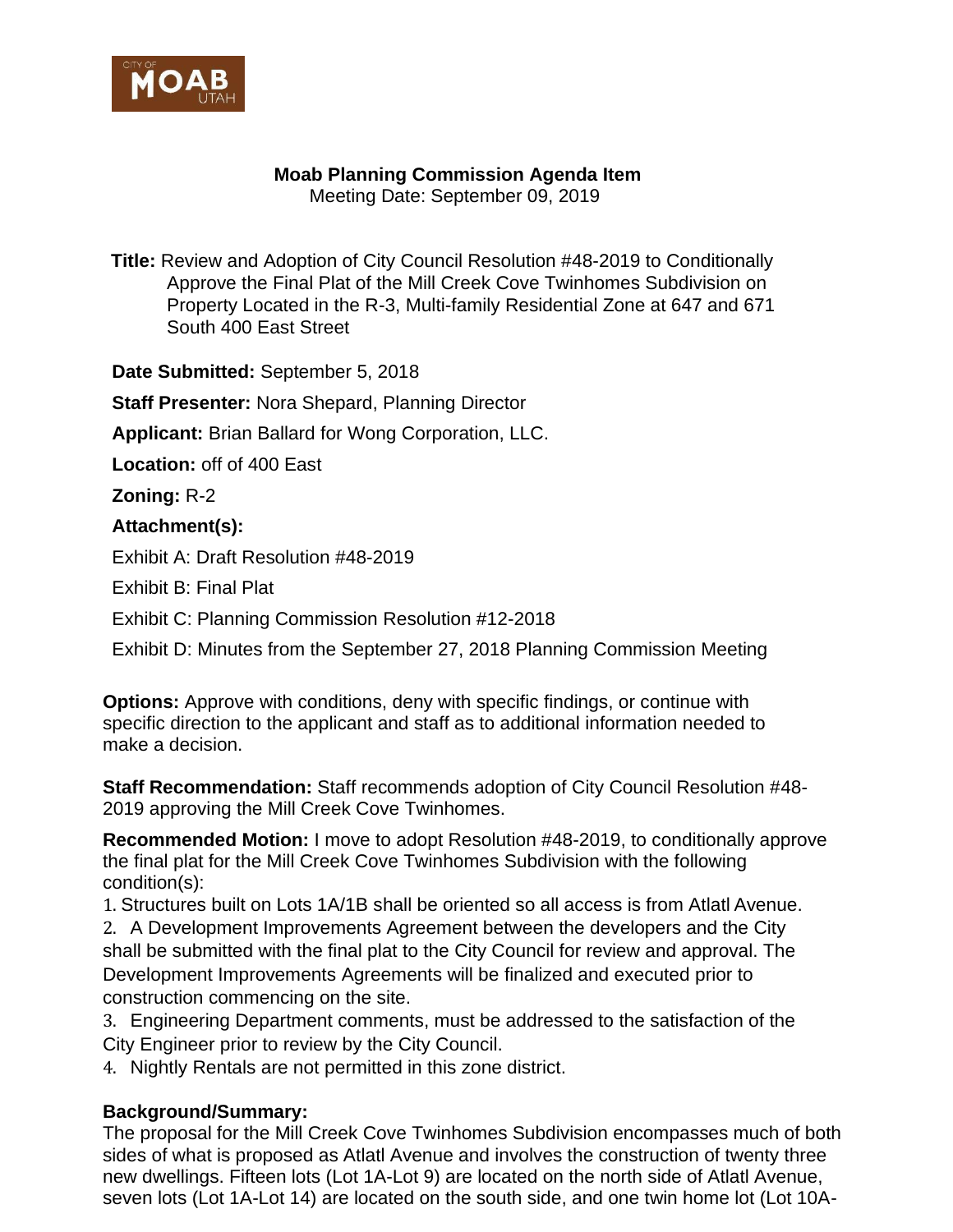B) is located adjacent to the east side of Kiva Drive. Lot 14 is currently developed with a small single-family residence that will remain in place for the time being.

The full length of "Atlatl Avenue" shown on the plat, will be dedicated as public rightof- way and will link to Kiva Drive. This extension will fulfill connectivity of streets for the area.



## Mill Creek Cove Twinhome Subdivision